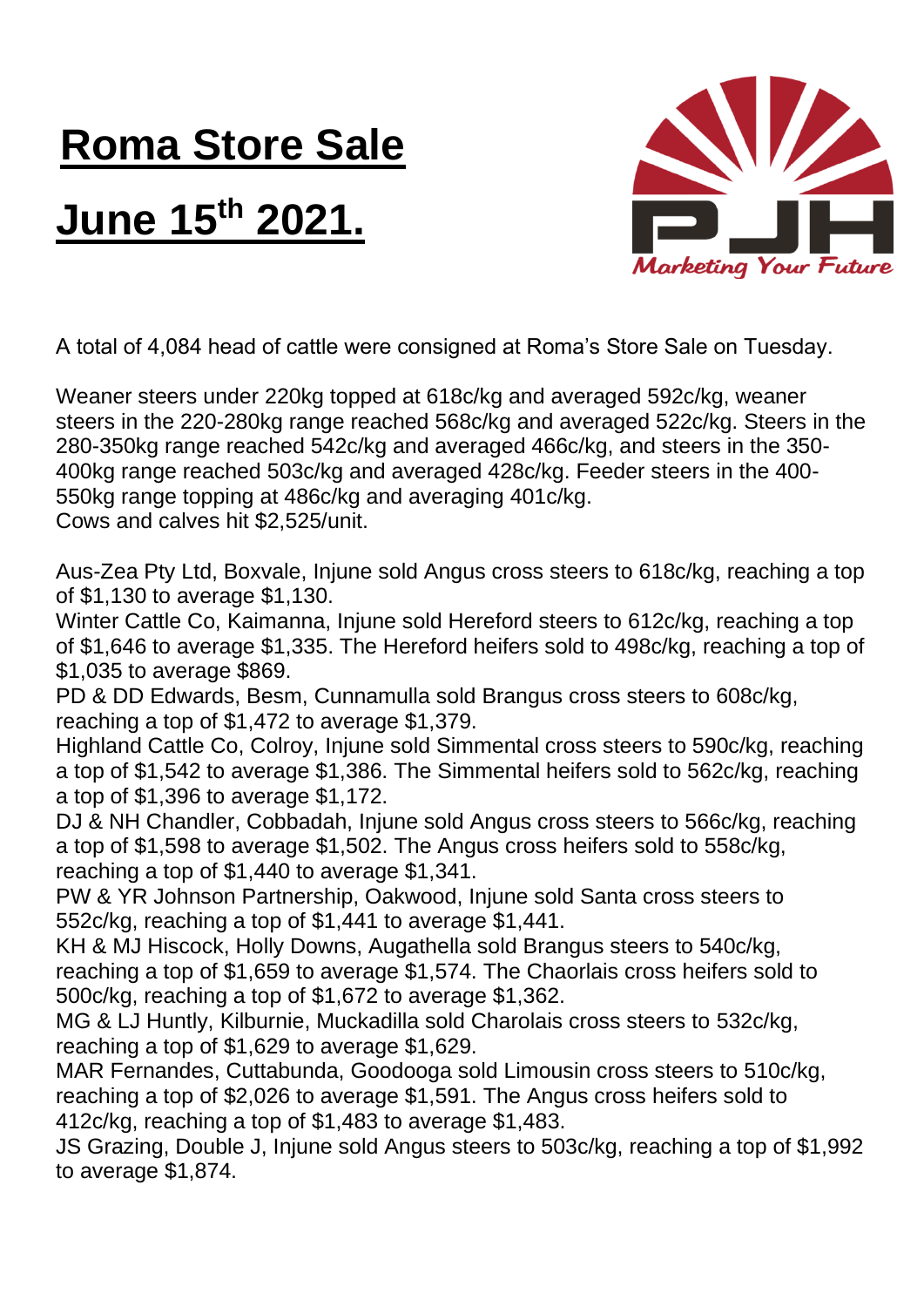SJ Todd Constructions P/L, Brigalow Downs, Bollon sold Simmental cross steers to 490c/kg, reaching a top of \$1,751 to average \$1,700. The Charolais cross heifers sold to 426c/kg, reaching a top of \$2,021 to average \$1,676.

Argylla Mountain Pastoral, Glencoe, Mount Isa sold Brangus steers to 478c/kg, reaching a top of \$1,882 to average \$1,468.

KM Humphreys, The Jungle, Roma sold Santa cross steers to 476c/kg, reaching a top of \$1,703 to average \$1,642.

Pendine Past Co, Pendine Station, Barcaldine sold Santa steers to 432c/kg, reaching a top of \$2,015 to average \$1,836.

RG & RG Becker, Old Bogandilla, Dulacca sold Angus cross steers to 431c/kg, reaching a top of \$2,002 to average \$1,854.

John E York, Taunton, Roma sold Santa cross steers to 366c/kg, reaching a top of \$2,199 to average \$2,112.

Heifers under 220kg topped at 606c/kg and averaged 528c/kg, while heifers in the 220-280kg range topped at 558c/kg and averaged 480c/kg. Heifers in the 280- 350kg range topped at 532c/kg, averaging 403c/kg. Heifers in the 350-450kg range topped at 474c/kg, averaging 396c/kg.

CA Crozier & TF Rule, Tyrone, Charleville sold Angus cross heifers to 572c/kg, reaching a top of \$1,580 to average \$1,168.

PJ & ME Brennan, For Far, Mitchell sold Charbray heifers to 478c/kg, reaching a top of \$1,416 to average \$1,124.

CR & P Cleland, Angry Jungle, Wallumbilla sold Santa heifers to 450c/kg, reaching a top of \$1,613 to average \$1,546.

Keddstock Pty Ltd, Moongool, Yuleba sold Charolais cross heifers to 388c/kg, reaching a top of \$2,040 to average \$1,988.

Cows in the 300-400kg range reached 290c/kg and averaged 246c/kg, while cows in the 400kg-500kg range reached 409c/kg and averaged 298c/kg. Cows over 500kg topped at 410c/kg, averaging 308c/kg.

JK & CL McLoughlin, Rainbow, Rolleston sold Santa cross cows to 409c/kg, reaching a top of \$2,100 to average \$1,798.

## *NEXT STORE SALE IS 22nd JUNE PJH SELL 4 th POSITION*